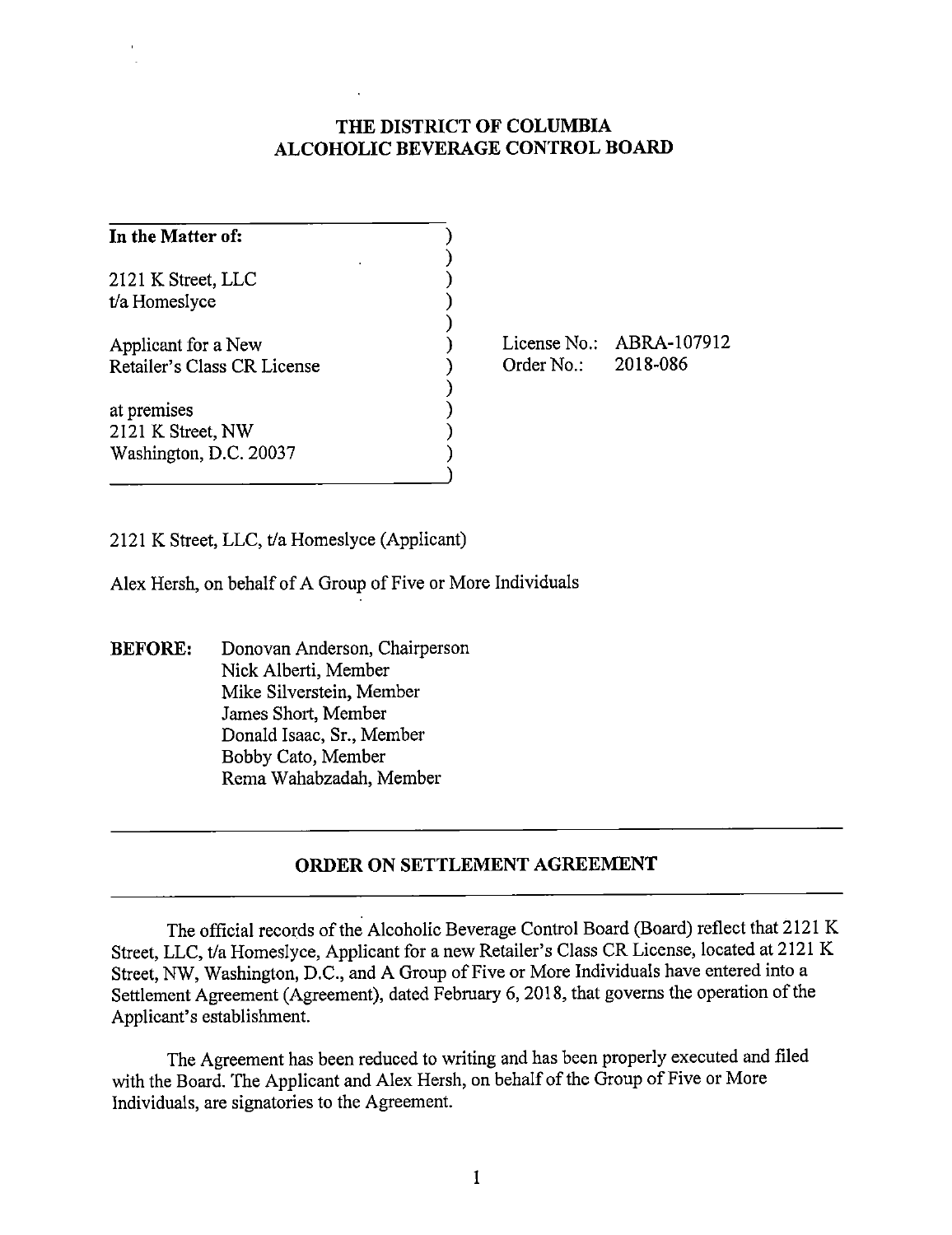Accordingly, it is this 28th day of February, 2018, **ORDERED** that:

- 1. The above-referenced Settlement Agreement submitted by the parties to govern the operations of the Applicant's establishment is **APPROVED and INCORPORATED**  as part of this Order; and
- 2. Copies of this Order shall be sent to the Applicant and Alex Hersh, on behalf of the Group of Five or More Individuals.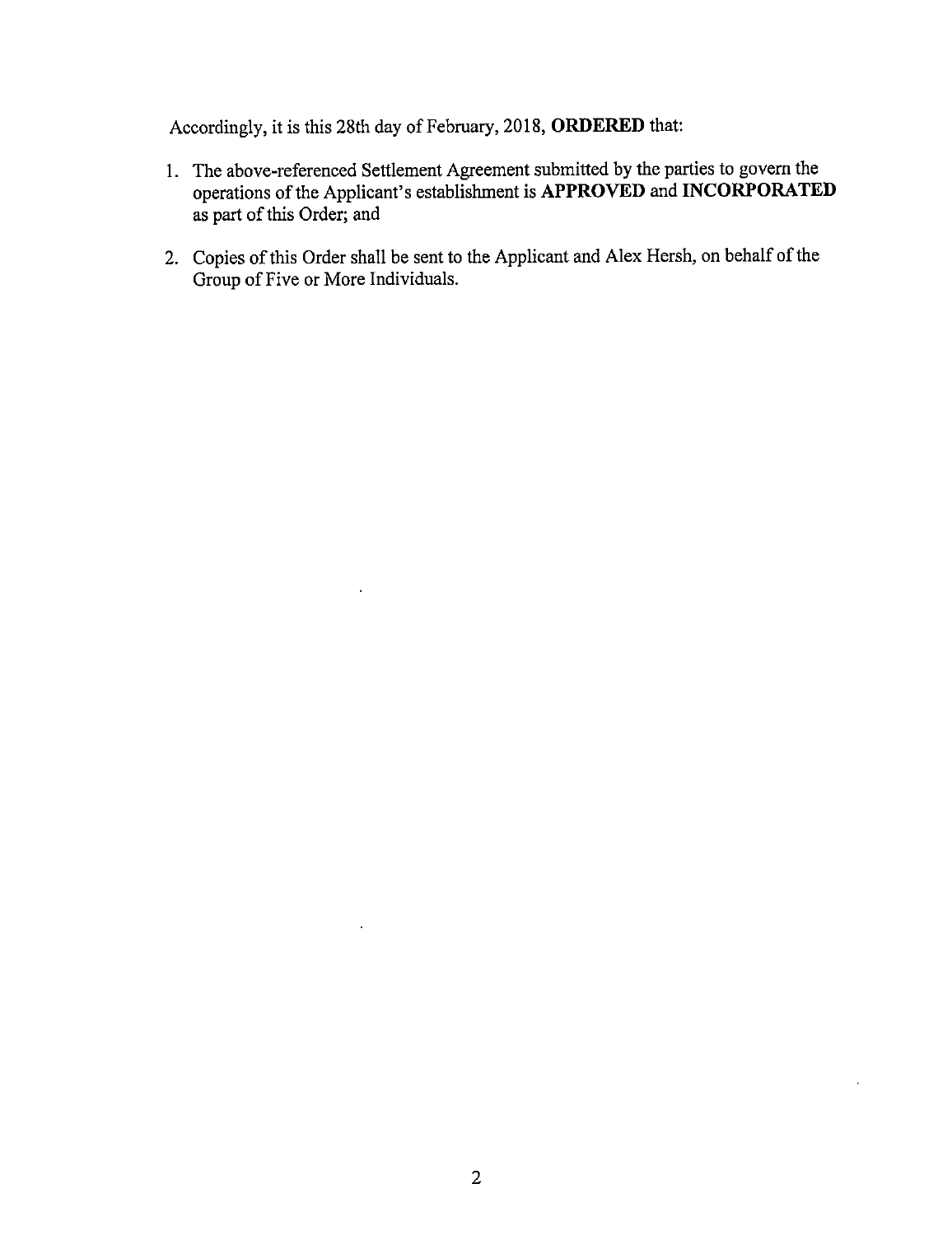District of Columbia Alcoholic Beverage Control Board

Clares Donovan Anderson, Chairperson Nick Alberti, Member Mike Silverstein, Member James Short, Member Donald Isaao, Sr., Member Bobby Cato, Member

Rema Wahabzadah, Member

Pursuant to D.C. Official Code § 25-433(d)(1), any party adversely affected may file a Motion for Reconsideration of this decision within ten (10) days of service of this Order with the Alcoholic Beverage Regulation Administration, 2000 14<sup>th</sup> Street, N.W., Suite 400S, Washington, DC 20009.

Also, pursuant to section 11 of the District of Columbia Administrative Procedure Act, Pub. L. 90-6 14, 82 Stat. 1209, D.C. Official Code §2-510 (2001), and Rule 15 of the District of Columbia Court of Appeals, any party adversely affected has the right to appeal this Order by filing a petition for review, within thirty (30) days of the date of service of this Order, with the District of Columbia Court of Appeals, 430 E Street, N.W., Washington, D.C. 20001; (202/879- 1010). However, the timely filing of a Motion for Reconsideration pursuant to 23 DCMR § 17 19.1 (2008) stays the time for filing a petition for review in the District of Columbia Court of Appeals until the Board rules on the motion. See D.C. App. Rule 15(b) (2004).